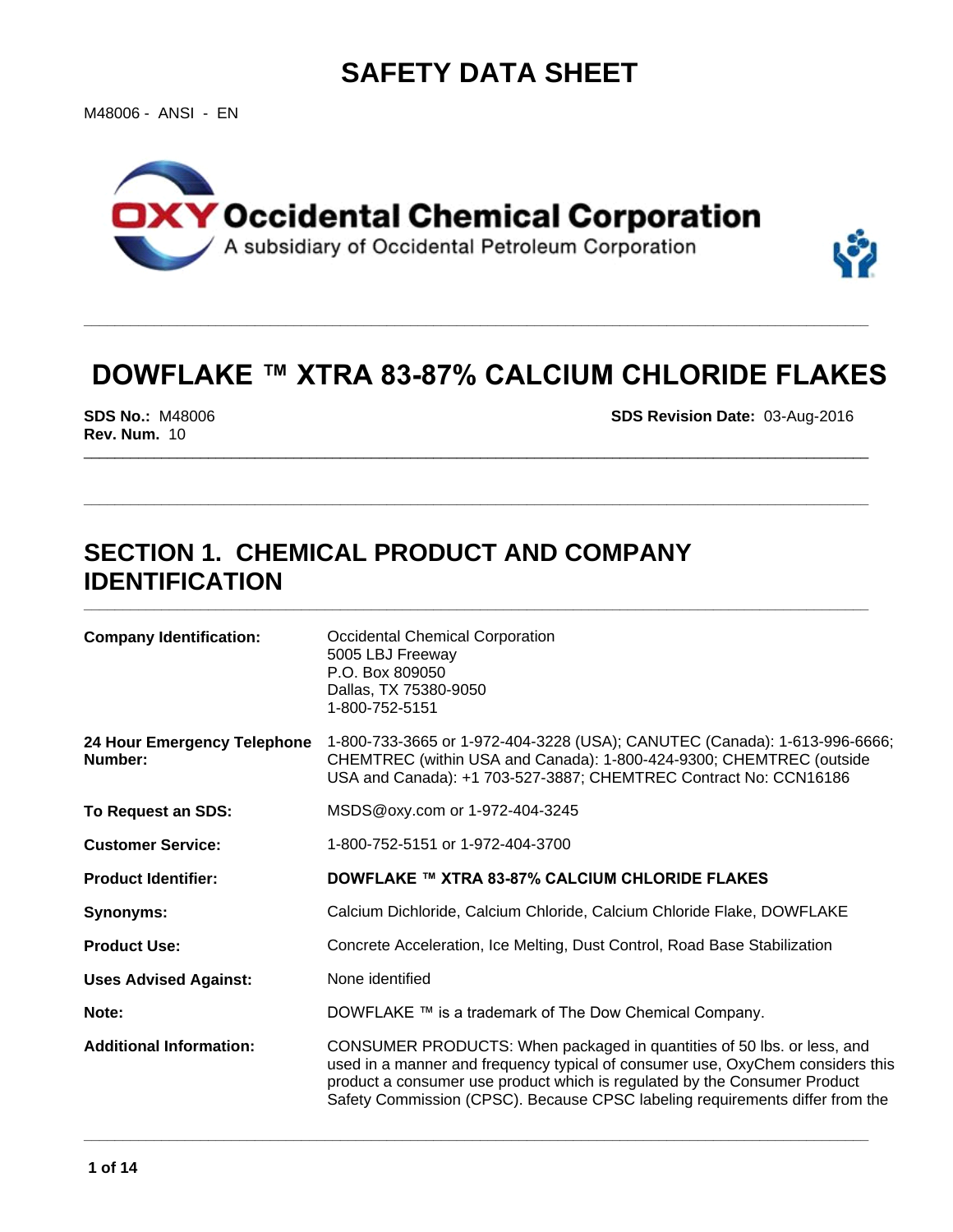**\_\_\_\_\_\_\_\_\_\_\_\_\_\_\_\_\_\_\_\_\_\_\_\_\_\_\_\_\_\_\_\_\_\_\_\_\_\_\_\_\_\_\_\_\_\_\_\_\_\_\_\_\_\_\_\_\_\_\_\_\_\_\_\_\_\_\_\_\_\_\_\_\_\_\_\_\_\_\_\_\_\_\_\_\_\_\_\_\_\_\_\_\_\_\_\_\_\_\_\_\_ SDS No.:** M48006 **SDS Revision Date:** 03-Aug-2016 **Supersedes Date:** 2015-09-June-2016 **Rev. Num.**10

Occupational Safety and Health Administration (OSHA) GHS requirements for safety data sheets (SDS), slight differences in hazard information between the product label and SDS may be observed.

**\_\_\_\_\_\_\_\_\_\_\_\_\_\_\_\_\_\_\_\_\_\_\_\_\_\_\_\_\_\_\_\_\_\_\_\_\_\_\_\_\_\_\_\_\_\_\_\_\_\_\_\_\_\_\_\_\_\_\_\_\_\_\_\_\_\_\_\_\_\_\_\_\_\_\_\_\_\_\_\_\_\_\_\_\_\_\_\_\_\_\_\_\_\_\_\_\_\_\_\_\_**

**\_\_\_\_\_\_\_\_\_\_\_\_\_\_\_\_\_\_\_\_\_\_\_\_\_\_\_\_\_\_\_\_\_\_\_\_\_\_\_\_\_\_\_\_\_\_\_\_\_\_\_\_\_\_\_\_\_\_\_\_\_\_\_\_\_\_\_\_\_\_\_\_\_\_\_\_\_\_\_\_\_\_\_\_\_\_\_\_\_\_\_\_\_\_\_\_\_\_\_\_\_**

## **SECTION 2. HAZARDS IDENTIFICATION**

**OSHA REGULATORY STATUS:** This material is considered hazardous by the OSHA Hazard Communication Standard (29 CFR 1910.1200).

**\*\*\*\*\*\*\*\*\*\*\*\*\*\*\*\*\*\*\*\*\*\*\*\*\*\*\*\*\*\*\*\*\*\*\*\*\*\*\*\*\*\*\*\*\*\*\*\*\*\*\*\*\*\*\*\*\*\*\*\*\*\*\*\*\*\*\*\*\*\*\*\*\*\*\*\*\*\*\*\*\*\*\*\*\*\*\*\*\*\*\*\*\*\*\*\*\*\*\*\*\*\*\*\*\*\*\*\*\*\*\*\*\*\*\*\*\*\*\*\*\*\*\*\*\*\*\*\*\*\***

**EMERGENCY OVERVIEW:**

| <b>Color:</b> | White           |
|---------------|-----------------|
| Appearance:   | <b>Flakes</b>   |
| Odor:         | <b>Odorless</b> |

**Signal Word: WARNING** 

**MAJOR HEALTH HAZARDS:** CAUSES SERIOUS EYE IRRITATION. CAUSES SKIN IRRITATION. HARMFUL IF SWALLOWED.

**PHYSICAL HAZARDS:** Heat is generated when mixed with water or aqueous acid solutions.

**PRECAUTIONARY STATEMENTS:** Avoid contact with eyes. Wash thoroughly after handling.

**\*\*\*\*\*\*\*\*\*\*\*\*\*\*\*\*\*\*\*\*\*\*\*\*\*\*\*\*\*\*\*\*\*\*\*\*\*\*\*\*\*\*\*\*\*\*\*\*\*\*\*\*\*\*\*\*\*\*\*\*\*\*\*\*\*\*\*\*\*\*\*\*\*\*\*\*\*\*\*\*\*\*\*\*\*\*\*\*\*\*\*\*\*\*\*\*\*\*\*\*\*\*\*\*\*\*\*\*\*\*\*\*\*\*\*\*\*\*\*\*\*\*\*\*\*\*\*\*\*\***

**\_\_\_\_\_\_\_\_\_\_\_\_\_\_\_\_\_\_\_\_\_\_\_\_\_\_\_\_\_\_\_\_\_\_\_\_\_\_\_\_\_\_\_\_\_\_\_\_\_\_\_\_\_\_\_\_\_\_\_\_\_\_\_\_\_\_\_\_\_\_\_\_\_\_\_\_\_\_\_\_\_\_\_\_\_\_\_\_\_\_\_\_\_\_\_\_\_\_\_\_\_**

**\_\_\_\_\_\_\_\_\_\_\_\_\_\_\_\_\_\_\_\_\_\_\_\_\_\_\_\_\_\_\_\_\_\_\_\_\_\_\_\_\_\_\_\_\_\_\_\_\_\_\_\_\_\_\_\_\_\_\_\_\_\_\_\_\_\_\_\_\_\_\_\_\_\_\_\_\_\_\_\_\_\_\_\_\_\_\_\_\_\_\_\_\_\_\_\_\_\_\_\_\_**

#### **GHS CLASSIFICATION:**

| <b>GHS: CONTACT HAZARD - SKIN:</b> | Category 2 - Causes skin irritation         |
|------------------------------------|---------------------------------------------|
| <b>GHS: CONTACT HAZARD - EYE:</b>  | Category 2A - Causes serious eye irritation |
| <b>GHS: ACUTE TOXICITY - ORAL:</b> | Category 4 - Harmful if swallowed           |

**UNKNOWN ACUTE TOXICITY:** A percentage of this product consists of ingredient(s) of unknown acute toxicity. **Unknown Acute Dermal Toxicity:**

3% of this product consists of ingredient(s) of unknown acute dermal toxicity.

**GHS SYMBOL:** Exclamation mark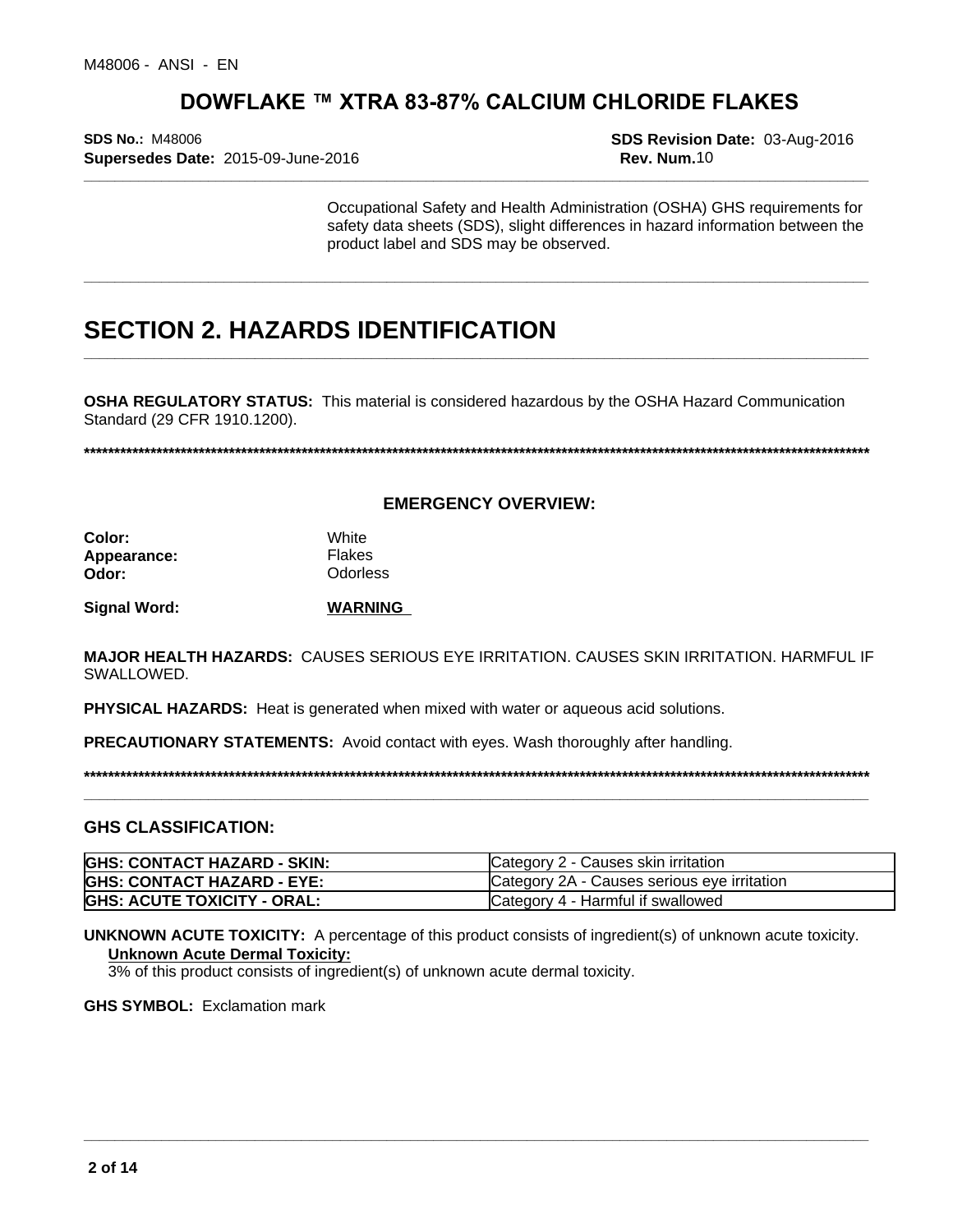**\_\_\_\_\_\_\_\_\_\_\_\_\_\_\_\_\_\_\_\_\_\_\_\_\_\_\_\_\_\_\_\_\_\_\_\_\_\_\_\_\_\_\_\_\_\_\_\_\_\_\_\_\_\_\_\_\_\_\_\_\_\_\_\_\_\_\_\_\_\_\_\_\_\_\_\_\_\_\_\_\_\_\_\_\_\_\_\_\_\_\_\_\_\_\_\_\_\_\_\_\_ SDS No.:** M48006 **SDS Revision Date:** 03-Aug-2016 **Supersedes Date:** 2015-09-June-2016 **Rev. Num.10 Rev. Num.10** 



**GHS SIGNAL WORD: WARNING** 

#### **GHS HAZARD STATEMENTS:**

#### **GHS - Health Hazard Statement(s)**

- Causes serious eye irritation
- Causes skin irritation
- Harmful if swallowed

#### **GHS - Precautionary Statement(s) - Prevention**

- Wear eye and face protection
- Wear protective gloves
- Wash thoroughly after handling
- Do not eat, drink or smoke when using this product

#### **GHS - Precautionary Statement(s) - Response**

• IF IN EYES: Rinse cautiously with water for several minutes. Remove contact lenses, if present and easy to do. Continue rinsing

- If eye irritation persists: Get medical advice/attention
- IF ON SKIN: Wash with plenty of water
- Take off contaminated clothing and wash it before reuse
- If skin irritation occurs: Get medical advice/attention
- IF SWALLOWED: Call a POISON CENTER or doctor/physician if you feel unwell
- Rinse mouth
- Specific treatment (see First Aid information on product label and/or Section 4 of the SDS)

#### **GHS - Precautionary Statement(s) - Storage**

• There are no Precautionary-Storage phrases assigned

#### **GHS - Precautionary Statement(s) - Disposal**

• Dispose of contents and container in accordance with applicable local, regional, national, and/or international regulations

**\_\_\_\_\_\_\_\_\_\_\_\_\_\_\_\_\_\_\_\_\_\_\_\_\_\_\_\_\_\_\_\_\_\_\_\_\_\_\_\_\_\_\_\_\_\_\_\_\_\_\_\_\_\_\_\_\_\_\_\_\_\_\_\_\_\_\_\_\_\_\_\_\_\_\_\_\_\_\_\_\_\_\_\_\_\_\_\_\_\_\_\_\_\_\_\_\_\_\_\_\_**

**\_\_\_\_\_\_\_\_\_\_\_\_\_\_\_\_\_\_\_\_\_\_\_\_\_\_\_\_\_\_\_\_\_\_\_\_\_\_\_\_\_\_\_\_\_\_\_\_\_\_\_\_\_\_\_\_\_\_\_\_\_\_\_\_\_\_\_\_\_\_\_\_\_\_\_\_\_\_\_\_\_\_\_\_\_\_\_\_\_\_\_\_\_\_\_\_\_\_\_\_\_**

**\_\_\_\_\_\_\_\_\_\_\_\_\_\_\_\_\_\_\_\_\_\_\_\_\_\_\_\_\_\_\_\_\_\_\_\_\_\_\_\_\_\_\_\_\_\_\_\_\_\_\_\_\_\_\_\_\_\_\_\_\_\_\_\_\_\_\_\_\_\_\_\_\_\_\_\_\_\_\_\_\_\_\_\_\_\_\_\_\_\_\_\_\_\_\_\_\_\_\_\_\_**

#### **Additional Hazard Information**

Mixing with water may cause heat to be released

#### **See Section 11: TOXICOLOGICAL INFORMATION**

## **SECTION 3. COMPOSITION/INFORMATION ON INGREDIENTS**

**Synonyms:** Calcium Dichloride, Calcium Chloride, Calcium Chloride Flake, DOWFLAKE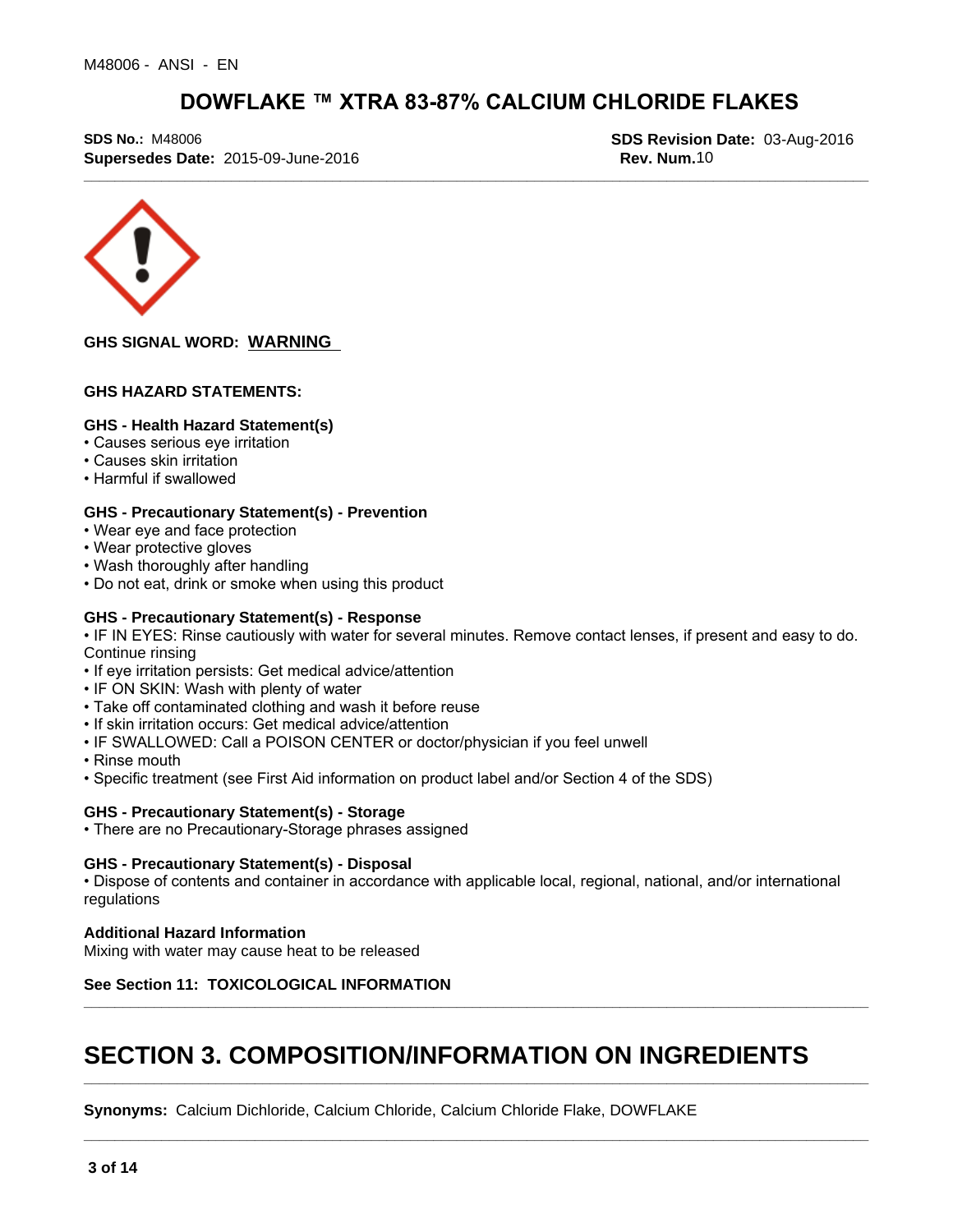**Supersedes Date:** 2015-09-June-2016 **Rev. Num.10 Rev. Num.10** 

**\_\_\_\_\_\_\_\_\_\_\_\_\_\_\_\_\_\_\_\_\_\_\_\_\_\_\_\_\_\_\_\_\_\_\_\_\_\_\_\_\_\_\_\_\_\_\_\_\_\_\_\_\_\_\_\_\_\_\_\_\_\_\_\_\_\_\_\_\_\_\_\_\_\_\_\_\_\_\_\_\_\_\_\_\_\_\_\_\_\_\_\_\_\_\_\_\_\_\_\_\_ SDS No.:** M48006 **SDS Revision Date:** 03-Aug-2016

| <b>Component</b>   | Percent [%] | <b>CAS Number</b> |
|--------------------|-------------|-------------------|
| Calcium chloride   | $> 83 - 87$ | 10043-52-4        |
| Water              | $> 8 - 14$  | 7732-18-5         |
| Potassium Chloride | $> 2 - < 3$ | 7447-40-7         |
| Sodium Chloride    |             | 7647-14-5         |

**Notes:** *Potassium chloride and sodium chloride are impurities from the naturally-occurring source material, brine solution.*

**\_\_\_\_\_\_\_\_\_\_\_\_\_\_\_\_\_\_\_\_\_\_\_\_\_\_\_\_\_\_\_\_\_\_\_\_\_\_\_\_\_\_\_\_\_\_\_\_\_\_\_\_\_\_\_\_\_\_\_\_\_\_\_\_\_\_\_\_\_\_\_\_\_\_\_\_\_\_\_\_\_\_\_\_\_\_\_\_\_\_\_\_\_\_\_\_\_\_\_\_\_**

**\_\_\_\_\_\_\_\_\_\_\_\_\_\_\_\_\_\_\_\_\_\_\_\_\_\_\_\_\_\_\_\_\_\_\_\_\_\_\_\_\_\_\_\_\_\_\_\_\_\_\_\_\_\_\_\_\_\_\_\_\_\_\_\_\_\_\_\_\_\_\_\_\_\_\_\_\_\_\_\_\_\_\_\_\_\_\_\_\_\_\_\_\_\_\_\_\_\_\_\_\_**

## **SECTION 4. FIRST AID MEASURES**

**INHALATION:** If inhalation of dust occurs and adverse effects result, remove to uncontaminated area. Call a POISON CENTER or doctor/physician if you feel unwell.

**SKIN CONTACT:** If on skin, wash with plenty of water. If skin irritation occurs: Get medical advice/ attention. Take off contaminated clothing and wash before reuse. SPECIFIC TREATMENT: Wash with lots of water.

**EYE CONTACT:** If in eyes, rinse cautiously with water for several minutes. Remove contact lenses, if present and easy to do. Continue rinsing. If irritation occurs, get medical advice/attention.

**INGESTION:** If swallowed, rinse mouth. Contact a poison center or doctor/physician if you feel unwell.

#### **Most Important Symptoms/Effects (Acute and Delayed):**

#### **Acute Symptoms/Effects:** Listed below.

**Inhalation (Breathing):** Inhaling dust may cause irritation to upper respiratory tract (nose and throat). Nasal mucosal and oropharyngeal erythema.

**Skin:** Skin Irritation. Direct abrasion of skin from solid, erythema and burn from reaction with water. Prolonged contact and occlusion may cause more severe symptoms. Damage islocalized to contact areas.

**Eye:** Eye Irritation. Direct abrasion of cornea from solid, erythema and burn from reaction with water, conjunctival swelling and cornea opacification from hypertonic solution and heat. Corneal eye pain, redness, acute corneal thickening or whitening.

**Ingestion (Swallowing):** Consumption of solids or hypertonic solutions causes nausea, vomiting, and increased thirst.

#### **Delayed Symptoms/Effects:**

- Chronic exposures to skin and mucus membranes that cause irritation may cause a chronic dermatitis or mucosal membrane problem

**Interaction with Other Chemicals Which Enhance Toxicity:** None known.

**Medical Conditions Aggravated by Exposure:** Any skin condition that disrupts the skin, such as abrasions, cuts, psoriasis, fungal infections, etc. Any upper respiratory conditions that compromise mucosa can increase localdamage from dust contact. Any eye condition that compromises tear production, conjunctiva, or normal corneal homeostasis.

**Protection of First-Aiders:** At minimum, treating personnel should utilize PPE sufficient for prevention of bloodborne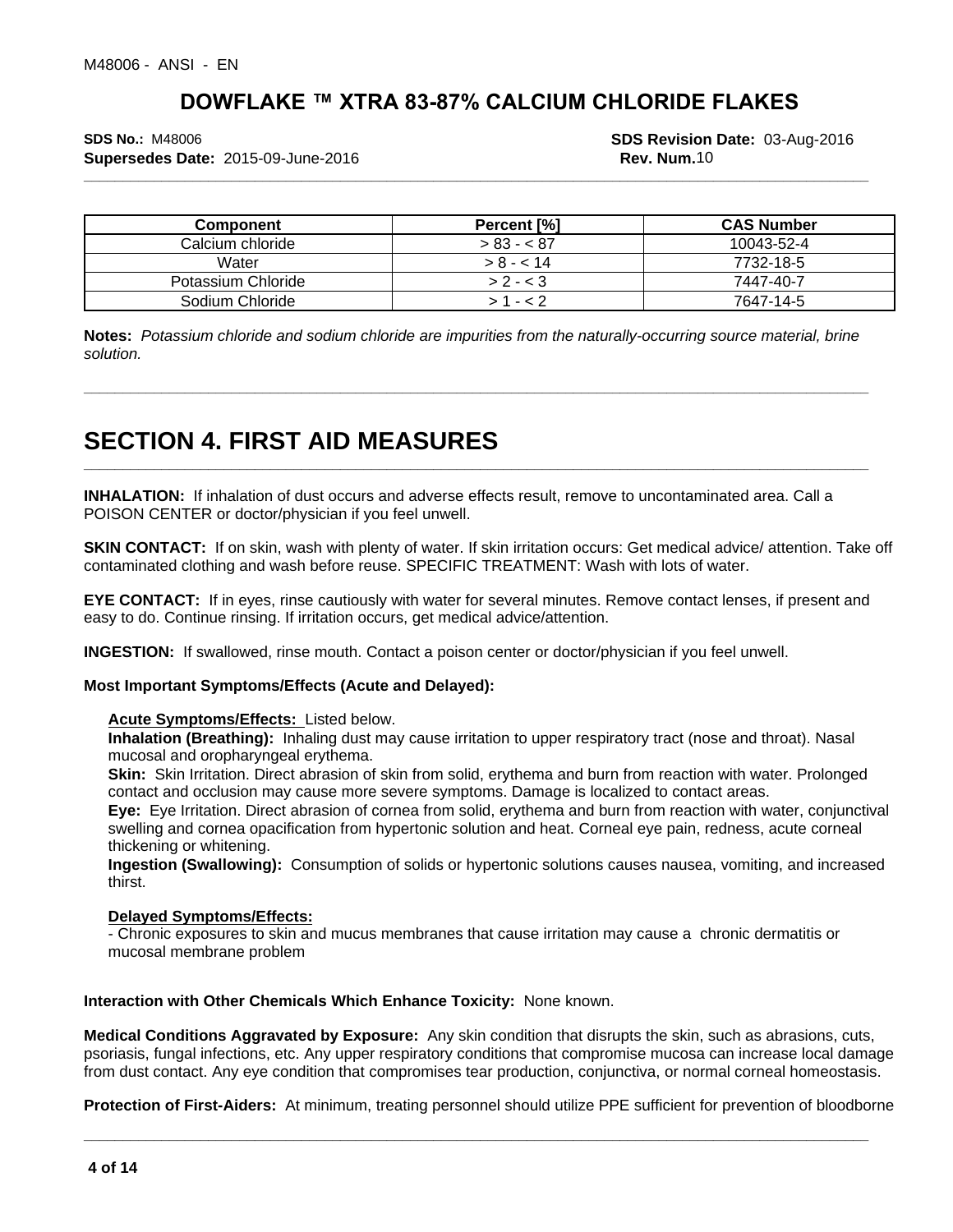**\_\_\_\_\_\_\_\_\_\_\_\_\_\_\_\_\_\_\_\_\_\_\_\_\_\_\_\_\_\_\_\_\_\_\_\_\_\_\_\_\_\_\_\_\_\_\_\_\_\_\_\_\_\_\_\_\_\_\_\_\_\_\_\_\_\_\_\_\_\_\_\_\_\_\_\_\_\_\_\_\_\_\_\_\_\_\_\_\_\_\_\_\_\_\_\_\_\_\_\_\_ SDS No.:** M48006 **SDS Revision Date:** 03-Aug-2016 **Supersedes Date:** 2015-09-June-2016 **Rev. Num.10 Rev. Num.10** 

pathogen transmission. If potential for exposure exists refer to Section 8 for specific personal protective equipment.

**Notes to Physician:** Due to irritant properties, resulting from heat created as solid material dissolves in water, swallowing may result in burns/ulceration of mucus membranes. If burn is present, treat as any thermal burn, after decontamination. No specific antidote. Treatment of exposure should be directed at the control of symptoms and the clinical condition of the patient.

**\_\_\_\_\_\_\_\_\_\_\_\_\_\_\_\_\_\_\_\_\_\_\_\_\_\_\_\_\_\_\_\_\_\_\_\_\_\_\_\_\_\_\_\_\_\_\_\_\_\_\_\_\_\_\_\_\_\_\_\_\_\_\_\_\_\_\_\_\_\_\_\_\_\_\_\_\_\_\_\_\_\_\_\_\_\_\_\_\_\_\_\_\_\_\_\_\_\_\_\_\_**

**\_\_\_\_\_\_\_\_\_\_\_\_\_\_\_\_\_\_\_\_\_\_\_\_\_\_\_\_\_\_\_\_\_\_\_\_\_\_\_\_\_\_\_\_\_\_\_\_\_\_\_\_\_\_\_\_\_\_\_\_\_\_\_\_\_\_\_\_\_\_\_\_\_\_\_\_\_\_\_\_\_\_\_\_\_\_\_\_\_\_\_\_\_\_\_\_\_\_\_\_\_**

## **SECTION 5. FIRE-FIGHTING MEASURES**

**Fire Hazard:** This material does not burn.

**Extinguishing Media:** Use extinguishing agents appropriate for surrounding fire

Fire Fighting: Keep unnecessary people away, isolate hazard area and deny entry. This material does not burn.<br>Fight fire for other material that is burning. Water should be applied in large quantities as fine spray. Wear N approved positive-pressure self-contained breathing apparatus operated in pressure demand mode. Wear protective fire fighting clothing (includes fire fighting helmet, coat, trousers, boots, and gloves). Avoid contact with this material during fire fighting operations. If contact is likely, change to full chemical resistant fire fighting clothing with self-contained breathing apparatus. If this is not available, wear full chemical resistant clothing with self-contained breathing apparatus and fight fire from a remote location. For protective equipment in post-fire or non-fire clean-up situations, refer to the relevant sections.

**Hazardous Combustion Products:** Formed under fire conditions: hydrogen chloride gas, calcium oxide

**Sensitivity to Mechanical Impact:** Not sensitive. **Sensitivity to Static Discharge:** Not sensitive. **Lower Flammability Level (air):** Not applicable **Upper Flammability Level (air):** Not applicable **Flash point:** Not applicable **Auto-ignition Temperature:** Not applicable

## **SECTION 6. ACCIDENTAL RELEASE MEASURES**

#### **Personal Precautions:**

Isolate area. Keep unnecessary and unprotected personnel from entering the area. Spilled material may cause a slipping hazard on some surfaces. Use appropriate safety equipment. For additional information, refer to Section 8, Exposure Controls and Personal Protection. Refer to Section 7, Handling, for additional precautionary measures.

**\_\_\_\_\_\_\_\_\_\_\_\_\_\_\_\_\_\_\_\_\_\_\_\_\_\_\_\_\_\_\_\_\_\_\_\_\_\_\_\_\_\_\_\_\_\_\_\_\_\_\_\_\_\_\_\_\_\_\_\_\_\_\_\_\_\_\_\_\_\_\_\_\_\_\_\_\_\_\_\_\_\_\_\_\_\_\_\_\_\_\_\_\_\_\_\_\_\_\_\_\_**

**\_\_\_\_\_\_\_\_\_\_\_\_\_\_\_\_\_\_\_\_\_\_\_\_\_\_\_\_\_\_\_\_\_\_\_\_\_\_\_\_\_\_\_\_\_\_\_\_\_\_\_\_\_\_\_\_\_\_\_\_\_\_\_\_\_\_\_\_\_\_\_\_\_\_\_\_\_\_\_\_\_\_\_\_\_\_\_\_\_\_\_\_\_\_\_\_\_\_\_\_\_**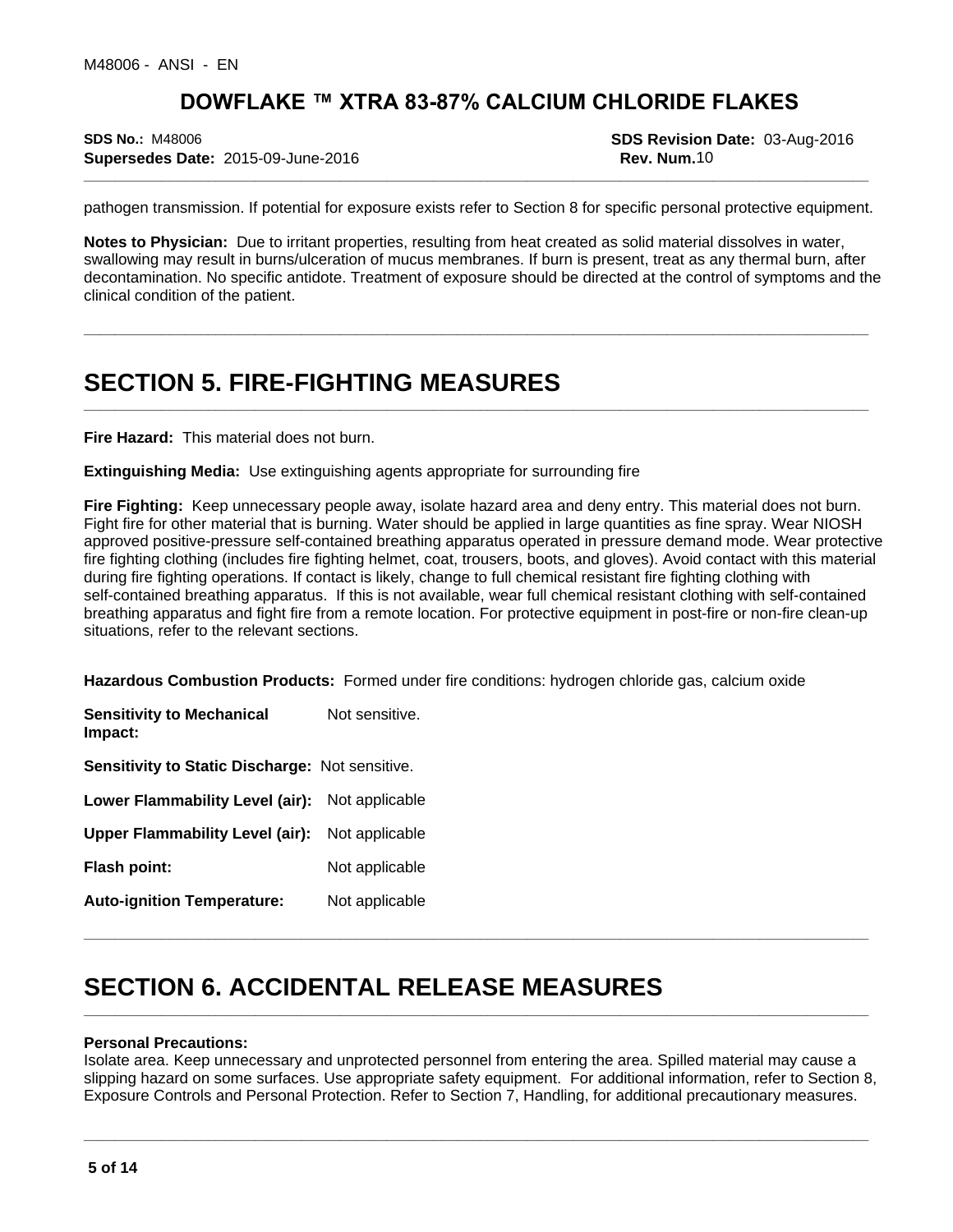**\_\_\_\_\_\_\_\_\_\_\_\_\_\_\_\_\_\_\_\_\_\_\_\_\_\_\_\_\_\_\_\_\_\_\_\_\_\_\_\_\_\_\_\_\_\_\_\_\_\_\_\_\_\_\_\_\_\_\_\_\_\_\_\_\_\_\_\_\_\_\_\_\_\_\_\_\_\_\_\_\_\_\_\_\_\_\_\_\_\_\_\_\_\_\_\_\_\_\_\_\_ SDS No.:** M48006 **SDS Revision Date:** 03-Aug-2016 **Supersedes Date:** 2015-09-June-2016 **Rev. Num.10 Rev. Num.10** 

#### **Methods and Materials for Containment and Cleaning Up:**

Small and large spills: Contain spilled material if possible. Collect in suitable and properly labeled containers. Flush residue with plenty of water. See Section 13, Disposal considerations, for additional information.

#### **Environmental Precautions:**

Prevent large spills from entering into soil, ditches, sewers, waterways and/or groundwater. See Section 12, Ecological Information.

## **SECTION 7. HANDLING AND STORAGE**

#### **Precautions for Safe Handling:**

Heat developed during diluting or dissolving is very high. Use cool water when diluting or dissolving (temperature less than 80°F, 27°C). Avoid contact with eyes, skin, and clothing. Do not swallow. Wash thoroughly after handling. See Section 8: EXPOSURE CONTROLS AND PERSONAL PROTECTION.

**\_\_\_\_\_\_\_\_\_\_\_\_\_\_\_\_\_\_\_\_\_\_\_\_\_\_\_\_\_\_\_\_\_\_\_\_\_\_\_\_\_\_\_\_\_\_\_\_\_\_\_\_\_\_\_\_\_\_\_\_\_\_\_\_\_\_\_\_\_\_\_\_\_\_\_\_\_\_\_\_\_\_\_\_\_\_\_\_\_\_\_\_\_\_\_\_\_\_\_\_\_**

**\_\_\_\_\_\_\_\_\_\_\_\_\_\_\_\_\_\_\_\_\_\_\_\_\_\_\_\_\_\_\_\_\_\_\_\_\_\_\_\_\_\_\_\_\_\_\_\_\_\_\_\_\_\_\_\_\_\_\_\_\_\_\_\_\_\_\_\_\_\_\_\_\_\_\_\_\_\_\_\_\_\_\_\_\_\_\_\_\_\_\_\_\_\_\_\_\_\_\_\_\_**

**\_\_\_\_\_\_\_\_\_\_\_\_\_\_\_\_\_\_\_\_\_\_\_\_\_\_\_\_\_\_\_\_\_\_\_\_\_\_\_\_\_\_\_\_\_\_\_\_\_\_\_\_\_\_\_\_\_\_\_\_\_\_\_\_\_\_\_\_\_\_\_\_\_\_\_\_\_\_\_\_\_\_\_\_\_\_\_\_\_\_\_\_\_\_\_\_\_\_\_\_\_**

**\_\_\_\_\_\_\_\_\_\_\_\_\_\_\_\_\_\_\_\_\_\_\_\_\_\_\_\_\_\_\_\_\_\_\_\_\_\_\_\_\_\_\_\_\_\_\_\_\_\_\_\_\_\_\_\_\_\_\_\_\_\_\_\_\_\_\_\_\_\_\_\_\_\_\_\_\_\_\_\_\_\_\_\_\_\_\_\_\_\_\_\_\_\_\_\_\_\_\_\_\_**

**\_\_\_\_\_\_\_\_\_\_\_\_\_\_\_\_\_\_\_\_\_\_\_\_\_\_\_\_\_\_\_\_\_\_\_\_\_\_\_\_\_\_\_\_\_\_\_\_\_\_\_\_\_\_\_\_\_\_\_\_\_\_\_\_\_\_\_\_\_\_\_\_\_\_\_\_\_\_\_\_\_\_\_\_\_\_\_\_\_\_\_\_\_\_\_\_\_\_\_\_\_**

#### **Safe Storage Conditions:**

Store in a dry place. Protect from atmospheric moisture. Keep container tightly closed. Keep separated from incompatible substances (see below or Section 10 of the Safety Data Sheet).

#### **Incompatibilities/ Materials to Avoid:**

Heat is generated when mixed with water or aqueous acids. Spattering and boiling can occur. Avoid contact with: bromide trifluoride, 2-furan percarboxylic acid because calcium chloride is incompatible with those substances. Contact with zinc forms flammable hydrogen gas, which can be explosive. Catalyzes exothermic polymerization of methyl vinyl ether. Attacks metals in the presence of moisture, and may release flammable hydrogen gas. Reaction of bromide impurity with oxidizing materials may generate trace levels of impurities such as bromates

## **SECTION 8. EXPOSURE CONTROLS / PERSONAL PROTECTION**

**Regulatory Exposure Limit(s):**Listed below for the product components that have regulatory occupational exposure limits (OEL's) established.

| Component                                   | <b>OSHA Final PEL</b><br><b>TWA</b>                              | <b>OSHA Final PEL</b><br><b>STEL</b> | <b>OSHA Final PELCeiling</b> |
|---------------------------------------------|------------------------------------------------------------------|--------------------------------------|------------------------------|
| Particles Not Otherwise Regulated<br>(PNOR) | 15 mg/m <sup>3</sup> (Total)<br>5 mg/m <sup>3</sup> (Respirable) | -----                                | -----                        |
| 00-00-001                                   |                                                                  |                                      |                              |

*OEL: Occupational Exposure Limit; OSHA: United States Occupational Safety and Health Administration; PEL: Permissible Exposure Limit; TWA: Time Weighted Average; STEL: Short Term Exposure Limit*

#### **NON-REGULATORY EXPOSURE LIMIT(S):** Listed below for the product components that have advisory (non-regulatory) occupational exposure limits (OEL's) established.

The Non-Regulatory United States Occupational Safety and Health Administration (OSHA) limits, if shown, are the *Vacated 1989 PEL's (vacated by 58 FR 35338, June 30, 1993).*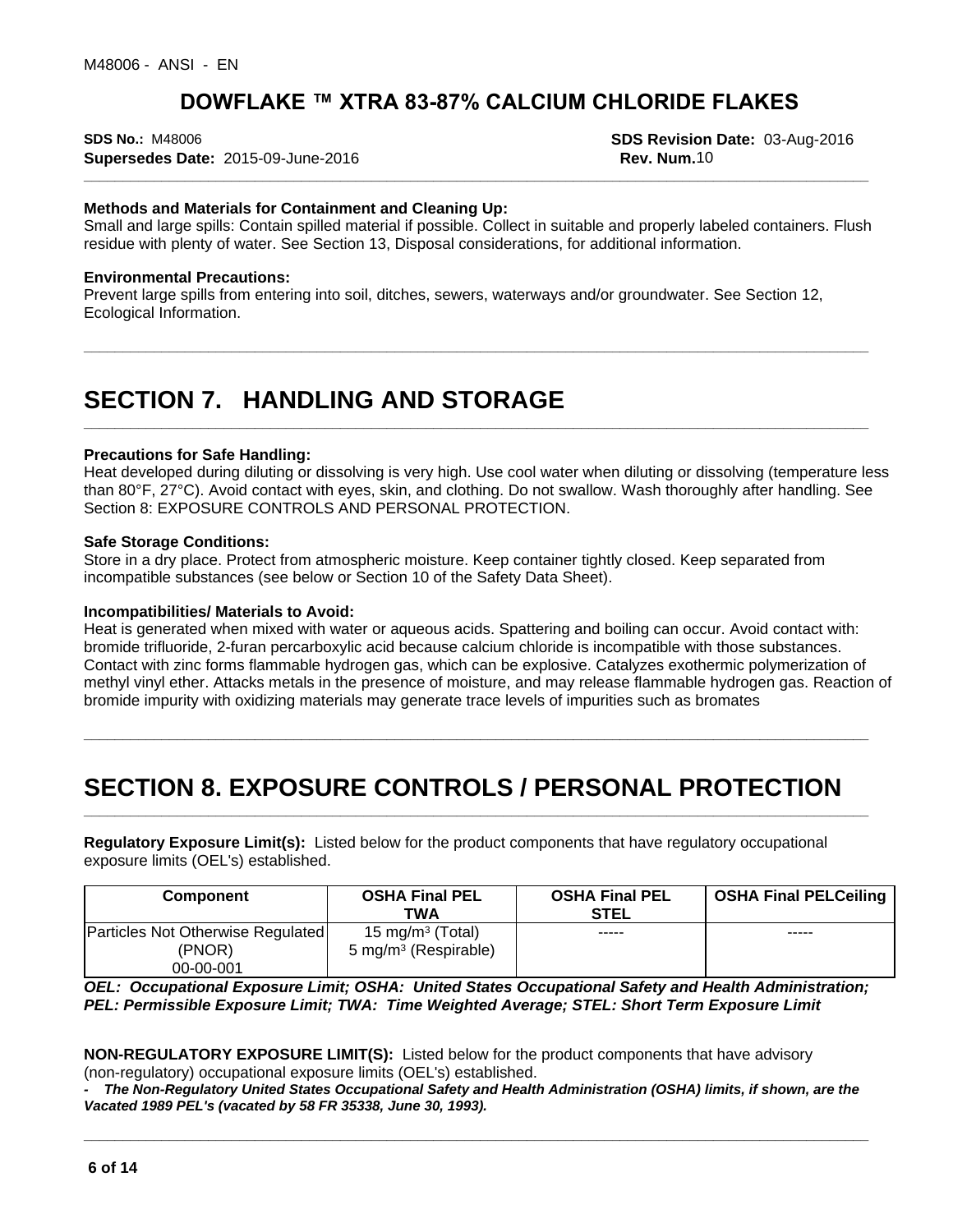**\_\_\_\_\_\_\_\_\_\_\_\_\_\_\_\_\_\_\_\_\_\_\_\_\_\_\_\_\_\_\_\_\_\_\_\_\_\_\_\_\_\_\_\_\_\_\_\_\_\_\_\_\_\_\_\_\_\_\_\_\_\_\_\_\_\_\_\_\_\_\_\_\_\_\_\_\_\_\_\_\_\_\_\_\_\_\_\_\_\_\_\_\_\_\_\_\_\_\_\_\_ SDS No.:** M48006 **SDS Revision Date:** 03-Aug-2016 **Supersedes Date:** 2015-09-June-2016 **Rev. Num.10 Rev. Num.10** 

- The American Conference of Governmental Industrial Hygienists (ACGIH) is a voluntary organization of professional industrial hygiene personnel in government or educational institutions in the United States. The ACGIH develops and publishes recommended occupational exposure limits each year called Threshold Limit Values (TLVs) for hundreds of chemicals, physical agents, and biological exposure indices.

#### **Additional Advice:**

1. Ingestion: Use good personal hygiene. Do not consume or store food in the work area. Wash hands before smoking or eating

**ENGINEERING CONTROLS:** Use local exhaust ventilation, or other engineering controls to maintain airborne levels below exposure limit requirements or guidelines. If there are no applicable exposure limit requirements or guidelines, general ventilation should be sufficient for most operations. Local exhaust ventilation may be necessary for some operations.

#### **PERSONAL PROTECTIVE EQUIPMENT:**

**Eye Protection:** Wear safety glasses with side-shields. For dusty operations or when handling solutions of the material, wear chemical goggles.

**Skin and Body Protection:** Wear clean, body-covering clothing.

**Hand Protection:** Use gloves chemically resistant to this material. If hands are cut or scratched, use gloves chemically resistant to this material even for brief exposures. Examples of preferred glove barrier materials include: Neoprene, Polyvinyl chloride ("PVC" or "vinyl"), Nitrile/butadiene rubber ("nitrile" or "NBR"). NOTICE: The selection of a specific glove for a particular application and duration of use in a workplace should also take into account all relevant workplace factors such as, but not limited to: Other chemicals which may be handled, physical requirements (cut/puncture protection, dexterity, thermal protection), potential body reactions to glove materials, as well as the instructions/specifications provided by the glove supplier.

**Respiratory Protection:** Respiratory protection should be worn when there is a potential to exceed the exposure limit requirements or guidelines. If there are no applicable exposure limit requirements or guidelines, wear respiratory protection when adverse effects, such as respiratory irritation or discomfort have been experienced, or where indicated by your risk assessment process. In dusty or misty atmospheres, use an approved particulate respirator. The following should be effective types of air-purifying respirators: High efficiency particulate air (HEPA) N95. A respiratory protection program that meets 29 CFR 1910.134 must be followed whenever workplace conditions warrant use of a respirator.

**\_\_\_\_\_\_\_\_\_\_\_\_\_\_\_\_\_\_\_\_\_\_\_\_\_\_\_\_\_\_\_\_\_\_\_\_\_\_\_\_\_\_\_\_\_\_\_\_\_\_\_\_\_\_\_\_\_\_\_\_\_\_\_\_\_\_\_\_\_\_\_\_\_\_\_\_\_\_\_\_\_\_\_\_\_\_\_\_\_\_\_\_\_\_\_\_\_\_\_\_\_**

**\_\_\_\_\_\_\_\_\_\_\_\_\_\_\_\_\_\_\_\_\_\_\_\_\_\_\_\_\_\_\_\_\_\_\_\_\_\_\_\_\_\_\_\_\_\_\_\_\_\_\_\_\_\_\_\_\_\_\_\_\_\_\_\_\_\_\_\_\_\_\_\_\_\_\_\_\_\_\_\_\_\_\_\_\_\_\_\_\_\_\_\_\_\_\_\_\_\_\_\_\_**

**\_\_\_\_\_\_\_\_\_\_\_\_\_\_\_\_\_\_\_\_\_\_\_\_\_\_\_\_\_\_\_\_\_\_\_\_\_\_\_\_\_\_\_\_\_\_\_\_\_\_\_\_\_\_\_\_\_\_\_\_\_\_\_\_\_\_\_\_\_\_\_\_\_\_\_\_\_\_\_\_\_\_\_\_\_\_\_\_\_\_\_\_\_\_\_\_\_\_\_\_\_**

## **SECTION 9. PHYSICAL AND CHEMICAL PROPERTIES**

**Appearance:** Flakes<br> **Color:** White **Color:** White **Odor:** Odorless<br> **Odor Threshold [ppm]:** No data available. **Odor Threshold [ppm]: Molecular Formula:** CaCl2 **Decomposition Temperature:** Not applicable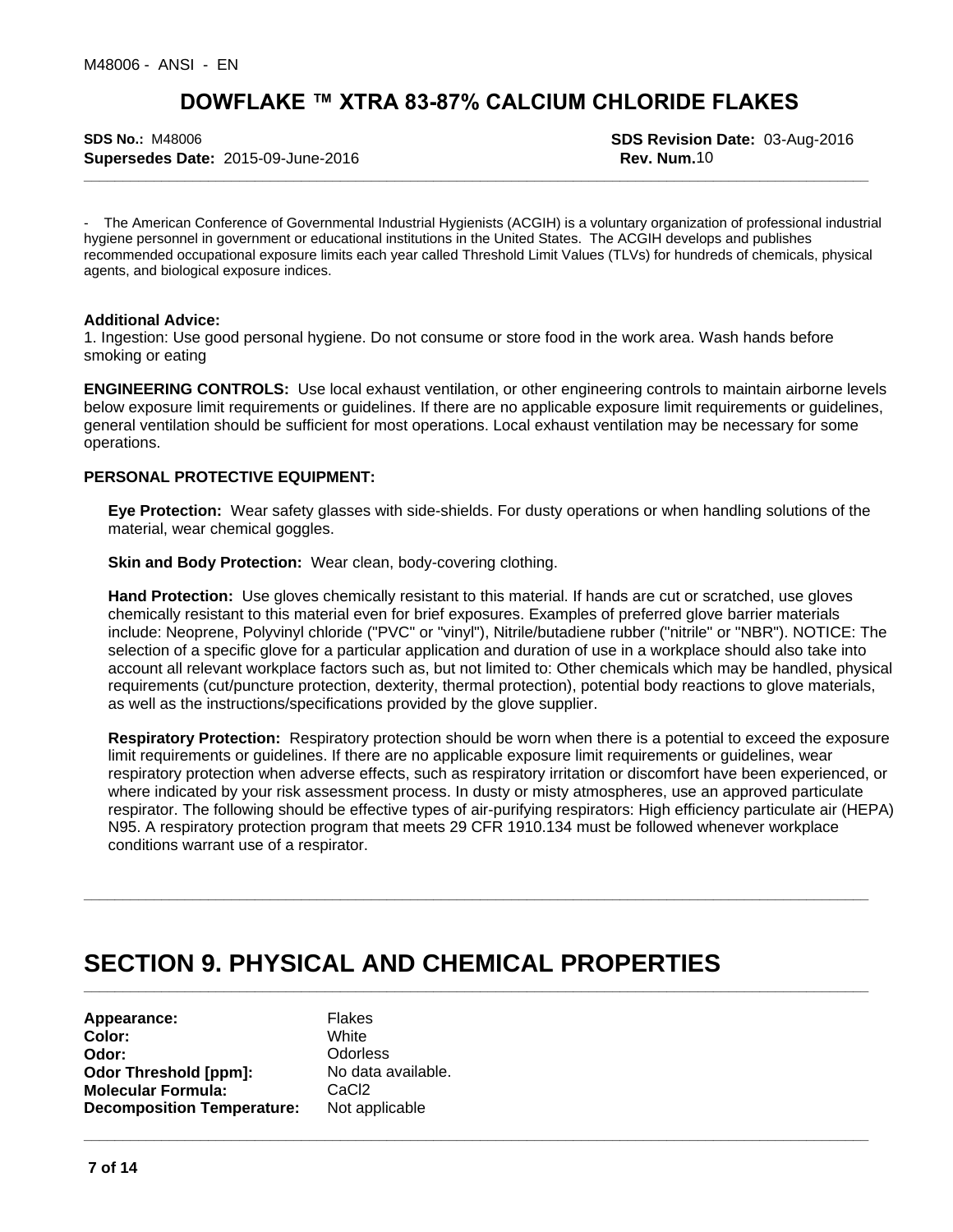**\_\_\_\_\_\_\_\_\_\_\_\_\_\_\_\_\_\_\_\_\_\_\_\_\_\_\_\_\_\_\_\_\_\_\_\_\_\_\_\_\_\_\_\_\_\_\_\_\_\_\_\_\_\_\_\_\_\_\_\_\_\_\_\_\_\_\_\_\_\_\_\_\_\_\_\_\_\_\_\_\_\_\_\_\_\_\_\_\_\_\_\_\_\_\_\_\_\_\_\_\_ SDS No.:** M48006 **SDS Revision Date:** 03-Aug-2016 **Supersedes Date:** 2015-09-June-2016 **Rev. Num.10 Rev. Num.10** 

| <b>Boiling Point/Range:</b><br><b>Freezing Point/Range:</b><br><b>Melting Point/Range:</b><br><b>Vapor Pressure:</b> | Not applicable to solids<br>Not applicable to solids.<br>772 °C (1,422 °F)<br>Negligible at ambient temperature |
|----------------------------------------------------------------------------------------------------------------------|-----------------------------------------------------------------------------------------------------------------|
| Vapor Density (air=1):                                                                                               | Not applicable                                                                                                  |
| Relative Density/Specific Gravity Not applicable to solids                                                           |                                                                                                                 |
| $(water=1):$                                                                                                         |                                                                                                                 |
| <b>Bulk Density:</b>                                                                                                 | $51 - 61$ lb/ft3                                                                                                |
| <b>Water Solubility:</b>                                                                                             | Readily soluble                                                                                                 |
| pH:                                                                                                                  | Not applicable to solids                                                                                        |
| <b>Volatility:</b>                                                                                                   | Not applicable                                                                                                  |
| <b>Evaporation Rate (ether=1):</b>                                                                                   | Not applicable                                                                                                  |
| <b>Partition Coefficient</b>                                                                                         | No data available                                                                                               |
| (n-octanol/water):                                                                                                   |                                                                                                                 |
| <b>Flash point:</b>                                                                                                  | Not applicable                                                                                                  |
| Flammability (solid, gas):                                                                                           | Not applicable                                                                                                  |
| Lower Flammability Level (air):                                                                                      | Not applicable                                                                                                  |
| <b>Upper Flammability Level (air):</b>                                                                               | Not applicable                                                                                                  |
| <b>Auto-ignition Temperature:</b>                                                                                    | Not applicable                                                                                                  |
| <b>Viscosity:</b>                                                                                                    | Not applicable                                                                                                  |
| Hygroscopic:                                                                                                         | Yes                                                                                                             |

## **SECTION 10. STABILITY AND REACTIVITY**

**Reactivity:** Hygroscopic. Liberates large amounts of heat when dissolving in water or aqueous acids.

**Chemical Stability:** Stable at normal temperatures and pressures.

**Possibility of Hazardous Reactions:** Avoid moisture.

**Conditions to Avoid:** (e.g., static discharge, shock, or vibration) -. None known.

**Incompatibilities/ Materials to Avoid:** Heat is generated when mixed with water or aqueous acids. Spattering and boiling can occur. Avoid contact with: bromide trifluoride, 2-furan percarboxylic acid because calcium chloride is incompatible with those substances. Contact with zinc forms flammable hydrogen gas, which can be explosive. Catalyzes exothermic polymerization of methyl vinyl ether. Attacks metals in the presence of moisture, and may release flammable hydrogen gas. Reaction of bromide impurity with oxidizing materials may generate trace levels of impurities such as bromates

**\_\_\_\_\_\_\_\_\_\_\_\_\_\_\_\_\_\_\_\_\_\_\_\_\_\_\_\_\_\_\_\_\_\_\_\_\_\_\_\_\_\_\_\_\_\_\_\_\_\_\_\_\_\_\_\_\_\_\_\_\_\_\_\_\_\_\_\_\_\_\_\_\_\_\_\_\_\_\_\_\_\_\_\_\_\_\_\_\_\_\_\_\_\_\_\_\_\_\_\_\_**

**\_\_\_\_\_\_\_\_\_\_\_\_\_\_\_\_\_\_\_\_\_\_\_\_\_\_\_\_\_\_\_\_\_\_\_\_\_\_\_\_\_\_\_\_\_\_\_\_\_\_\_\_\_\_\_\_\_\_\_\_\_\_\_\_\_\_\_\_\_\_\_\_\_\_\_\_\_\_\_\_\_\_\_\_\_\_\_\_\_\_\_\_\_\_\_\_\_\_\_\_\_**

**\_\_\_\_\_\_\_\_\_\_\_\_\_\_\_\_\_\_\_\_\_\_\_\_\_\_\_\_\_\_\_\_\_\_\_\_\_\_\_\_\_\_\_\_\_\_\_\_\_\_\_\_\_\_\_\_\_\_\_\_\_\_\_\_\_\_\_\_\_\_\_\_\_\_\_\_\_\_\_\_\_\_\_\_\_\_\_\_\_\_\_\_\_\_\_\_\_\_\_\_\_**

**\_\_\_\_\_\_\_\_\_\_\_\_\_\_\_\_\_\_\_\_\_\_\_\_\_\_\_\_\_\_\_\_\_\_\_\_\_\_\_\_\_\_\_\_\_\_\_\_\_\_\_\_\_\_\_\_\_\_\_\_\_\_\_\_\_\_\_\_\_\_\_\_\_\_\_\_\_\_\_\_\_\_\_\_\_\_\_\_\_\_\_\_\_\_\_\_\_\_\_\_\_**

**\_\_\_\_\_\_\_\_\_\_\_\_\_\_\_\_\_\_\_\_\_\_\_\_\_\_\_\_\_\_\_\_\_\_\_\_\_\_\_\_\_\_\_\_\_\_\_\_\_\_\_\_\_\_\_\_\_\_\_\_\_\_\_\_\_\_\_\_\_\_\_\_\_\_\_\_\_\_\_\_\_\_\_\_\_\_\_\_\_\_\_\_\_\_\_\_\_\_\_\_\_**

**Hazardous Decomposition Products:** Formed under fire conditions: hydrogen chloride gas, calcium oxide

**Hazardous Polymerization:** Will not occur.

## **SECTION 11. TOXICOLOGICAL INFORMATION**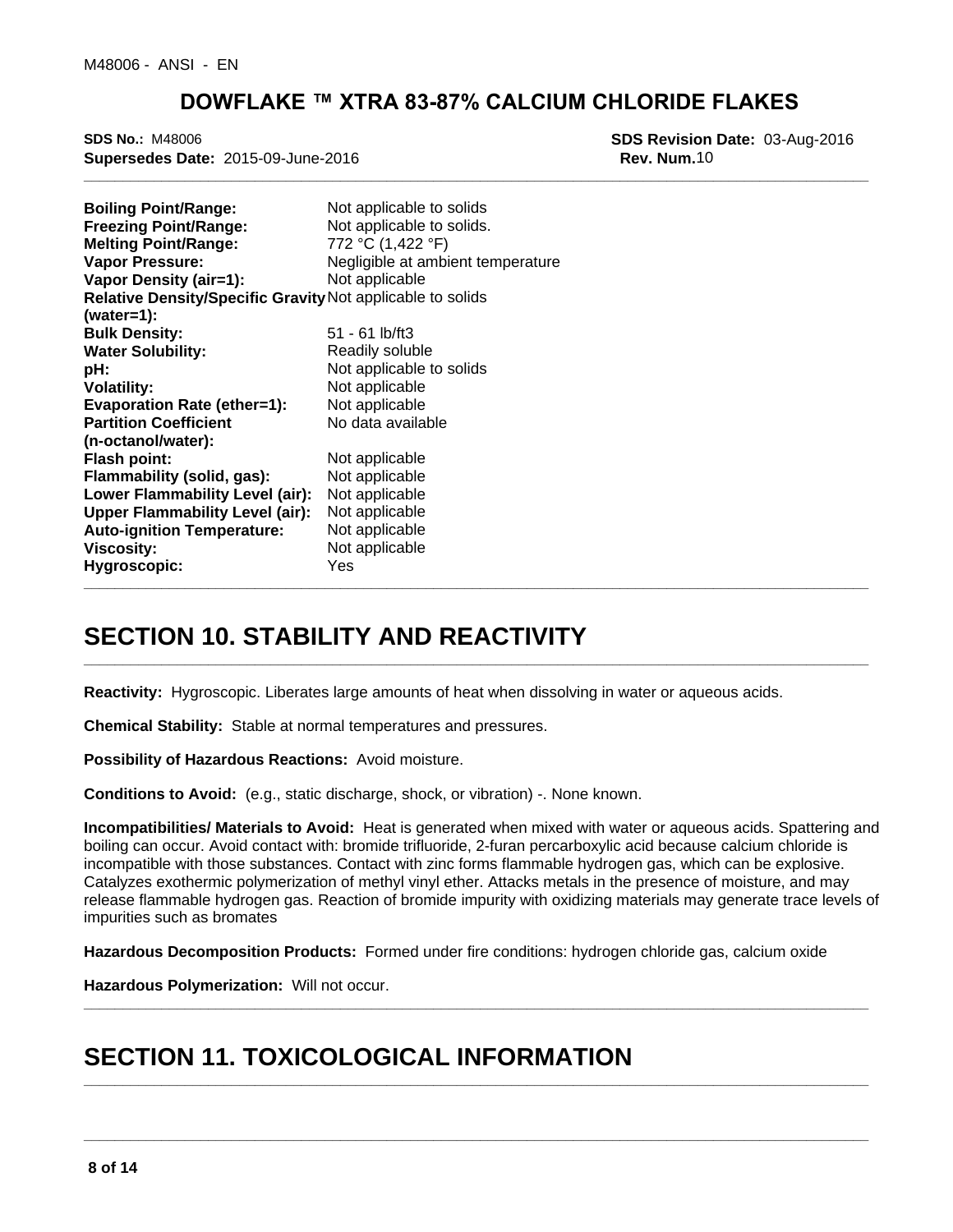**\_\_\_\_\_\_\_\_\_\_\_\_\_\_\_\_\_\_\_\_\_\_\_\_\_\_\_\_\_\_\_\_\_\_\_\_\_\_\_\_\_\_\_\_\_\_\_\_\_\_\_\_\_\_\_\_\_\_\_\_\_\_\_\_\_\_\_\_\_\_\_\_\_\_\_\_\_\_\_\_\_\_\_\_\_\_\_\_\_\_\_\_\_\_\_\_\_\_\_\_\_ SDS No.:** M48006 **SDS Revision Date:** 03-Aug-2016 **Supersedes Date:** 2015-09-June-2016 **Rev. Num.**10

#### **TOXICITY DATA:**

#### **PRODUCT TOXICITY DATA: DOWFLAKE ™ XTRA 83-87% CALCIUM CHLORIDE FLAKES**

| ∟D50 Oral:                       | <b>LD50 Dermal:</b>                | <b>LC50 Inhalation:</b> |  |
|----------------------------------|------------------------------------|-------------------------|--|
| 1126 mg/kg - Oral Acute Toxicity | 2637 mg/kg - Dermal Acute Toxicity | No data is available    |  |
| Estimate (ATE)                   | Estimate (ATE)                     |                         |  |

#### **COMPONENT TOXICITY DATA:**

**Note:** The component toxicity data is populated by the LOLI database and may differ from the product toxicity data given.

\*\*\*\*\*\*\*\*\*\*\*\*\*\*\*\*\*\*\*\*\*\*\*\*\*\*\*\*\*\*\*\*\*\*\*\*\*\*\*\*\*\*\*\*\*\*\*\*\*\*\*\*\*\*\*\*\*\*\*\*\*\*\*\*\*\*\*\*\*\*\*\*\*\*\*\*\*\*\*\*\*\*\*\*\*\*\*\*\*\*\*\*\*\*\*\*\*\*\*\*\*\*\*\*\*\*\*\*\*\*\*\*\*\*\*\*\*\*\*\*\*\*\*\*\*\*\*\*\*\*

#### **POTENTIAL HEALTH EFFECTS:**

| Eye contact:            | For solid: May cause slight eye irritation, mechanical injury only. Dust formation<br>should be avoided, as dust can cause severe eye irritation with corneal injury.                                                                                                                                                                                                                                                                                                                                                                                                                                                                         |
|-------------------------|-----------------------------------------------------------------------------------------------------------------------------------------------------------------------------------------------------------------------------------------------------------------------------------------------------------------------------------------------------------------------------------------------------------------------------------------------------------------------------------------------------------------------------------------------------------------------------------------------------------------------------------------------|
| <b>Skin contact:</b>    | Brief contact is essentially nonirritating to skin. Prolonged contact may cause skin<br>irritation, even a burn. Not classified as corrosive to the skin according to DOT<br>guidelines. May cause more severe response if skin is damp, abraded (scratched<br>or cut), or covered by clothing, gloves, or footwear.                                                                                                                                                                                                                                                                                                                          |
| Inhalation:             | Dust may cause irritation to upper respiratory tract (nose and throat).                                                                                                                                                                                                                                                                                                                                                                                                                                                                                                                                                                       |
| Ingestion:              | Low toxicity if swallowed. Small amounts swallowed incidentally as a result of<br>normal handling operations are not likely to cause injury; however, swallowing<br>larger amounts may cause local mucosal damage to esophagus and stomach.<br>Swallowing may result in gastrointestinal irritation or ulceration.                                                                                                                                                                                                                                                                                                                            |
| <b>Chronic Effects:</b> | Chronic exposures to calcium chloride that cause irritation may cause a chronic<br>dermatitis or mucosal membrane problem. For the minor component(s):<br>POTASSIUM CHLORIDE: In animals, effects have been reported on the following<br>organs after ingestion: Gastrointestinal tract, heart, and kidney. Dose levels<br>producing these effects were many times higher than any dose levels expected<br>from exposure due to use. SODIUM CHLORIDE: Medical experience with<br>sodium chloride has shown a strong association between elevated blood pressure<br>and prolonged dietary overuse. Related effects could occur in the kidneys. |

#### **SIGNS AND SYMPTOMS OF EXPOSURE:**

Solution and or solids may be visible on the skin and or eyes. Localized redness, warmth, and irritation consistent with mechanism of injury: abrasion, burn, hypertonic solution.

**Inhalation (Breathing):** Inhaling dust may cause irritation to upper respiratory tract (nose and throat). Nasal mucosal and oropharyngeal erythema.

**Skin:** Skin Irritation. Direct abrasion of skin from solid, erythema and burn from reaction with water. Prolonged contact and occlusion may cause more severe symptoms. Damage is localized to contact areas.

**Eye:** Eye Irritation. Direct abrasion of cornea from solid, erythema and burn from reaction with water, conjunctival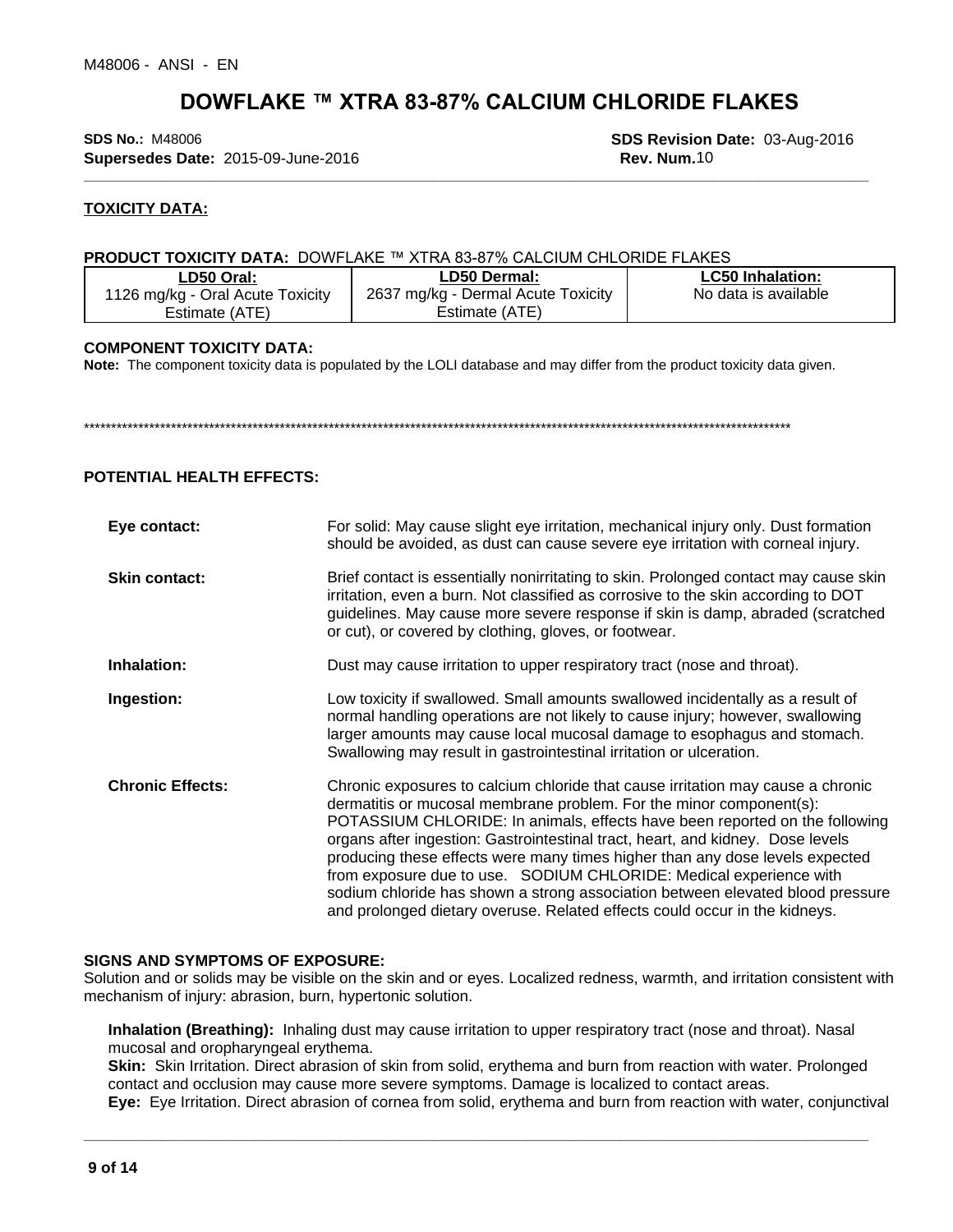**\_\_\_\_\_\_\_\_\_\_\_\_\_\_\_\_\_\_\_\_\_\_\_\_\_\_\_\_\_\_\_\_\_\_\_\_\_\_\_\_\_\_\_\_\_\_\_\_\_\_\_\_\_\_\_\_\_\_\_\_\_\_\_\_\_\_\_\_\_\_\_\_\_\_\_\_\_\_\_\_\_\_\_\_\_\_\_\_\_\_\_\_\_\_\_\_\_\_\_\_\_ SDS No.:** M48006 **SDS Revision Date:** 03-Aug-2016 **Supersedes Date:** 2015-09-June-2016 **Rev. Num.**10

swelling and cornea opacification from hypertonic solution and heat. Corneal eye pain, redness, acute corneal thickening or whitening.

**Ingestion (Swallowing):** Consumption of solids or hypertonic solutions causes nausea, vomiting, and increased thirst.

**Interaction with Other Chemicals Which Enhance Toxicity:** None known.

\*\*\*\*\*\*\*\*\*\*\*\*\*\*\*\*\*\*\*\*\*\*\*\*\*\*\*\*\*\*\*\*\*\*\*\*\*\*\*\*\*\*\*\*\*\*\*\*\*\*\*\*\*\*\*\*\*\*\*\*\*\*\*\*\*\*\*\*\*\*\*\*\*\*\*\*\*\*\*\*\*\*\*\*\*\*\*\*\*\*\*\*\*\*\*\*\*\*\*\*\*\*\*\*\*\*\*\*\*\*\*\*\*\*\*\*\*\*\*\*\*\*\*\*\*\*\*\*\*\*

#### **GHS HEALTH HAZARDS:**

**GHS: ACUTE TOXICITY - ORAL:** Category 4 - Harmful if swallowed.

**GHS: CONTACT HAZARD - EYE:** Category 2A - Causes serious eye irritation

**GHS: CONTACT HAZARD -** Category 2 - Causes skin irritation.

**SKIN:**

**Skin Absorbent/ Dermal Route?** No.

#### **MUTAGENIC DATA:**

Not classified as a mutagen per GHS criteria. The data presented are for the following material: Calcium chloride (CaCl2) - In vitro genetic toxicity studies were negative. The data presented are for the following material: Potassium chloride - In vitro genetic toxicity studies were positive. However, the relevance of this to humans is unknown. For the minor component(s): Sodium chloride - In vitro genetic toxicity studies were predominantly negative.

#### **DEVELOPMENTAL TOXICITY:**

Not classified as a developmental or reproductive toxin per GHS criteria. For the major component(s): Did not cause birth defects or any other fetal effects in laboratory animals.

\_\_\_\_\_\_\_\_\_\_\_\_\_\_\_\_\_\_\_\_\_\_\_\_\_\_\_\_\_\_\_\_\_\_\_\_\_\_\_\_\_\_\_\_\_\_\_\_\_\_\_\_\_\_\_\_\_\_\_\_\_\_\_\_\_\_\_\_\_\_\_\_\_\_\_\_\_\_\_\_\_\_\_\_\_\_\_\_\_\_\_\_\_\_\_\_\_\_\_\_\_

**\_\_\_\_\_\_\_\_\_\_\_\_\_\_\_\_\_\_\_\_\_\_\_\_\_\_\_\_\_\_\_\_\_\_\_\_\_\_\_\_\_\_\_\_\_\_\_\_\_\_\_\_\_\_\_\_\_\_\_\_\_\_\_\_\_\_\_\_\_\_\_\_\_\_\_\_\_\_\_\_\_\_\_\_\_\_\_\_\_\_\_\_\_\_\_\_\_\_\_\_\_**

**\_\_\_\_\_\_\_\_\_\_\_\_\_\_\_\_\_\_\_\_\_\_\_\_\_\_\_\_\_\_\_\_\_\_\_\_\_\_\_\_\_\_\_\_\_\_\_\_\_\_\_\_\_\_\_\_\_\_\_\_\_\_\_\_\_\_\_\_\_\_\_\_\_\_\_\_\_\_\_\_\_\_\_\_\_\_\_\_\_\_\_\_\_\_\_\_\_\_\_\_\_**

## **SECTION 12. ECOLOGICAL INFORMATION**

#### **ECOTOXICITY DATA:**

| Component          | Freshwater Fish                                                            | Invertebrate                                                                                                                                        | Algae Toxicity:   | <b>Other Toxicity:</b> |  |
|--------------------|----------------------------------------------------------------------------|-----------------------------------------------------------------------------------------------------------------------------------------------------|-------------------|------------------------|--|
|                    |                                                                            | <b>Toxicity:</b>                                                                                                                                    |                   |                        |  |
| Calcium chloride   | LC50, bluegill<br>l(Lepomis<br>$ macrochirus$ : 8350 - $ $ -<br>10650 mg/l | - LC50, water flea<br>Daphnia magna: 759<br>3005 mg/l                                                                                               | No data available | · No data available    |  |
| Potassium Chloride | LC50, rainbow trout -<br>(Oncorhynchus<br>mykiss), 96 h: 4,236<br>Img/l    | EC50, water flea<br>Daphnia magna, 24<br>h, immobilization:<br>$ 590 \text{ ma}/l$<br>- LC50, water flea<br>Ceriodaphnia dubia,<br>96 h: 3,470 mg/l | No data available | No data available      |  |
| Sodium Chloride    | LC50, fathead                                                              | LC50, water flea                                                                                                                                    | IC50, OECD 209    | IC50, OECD 209         |  |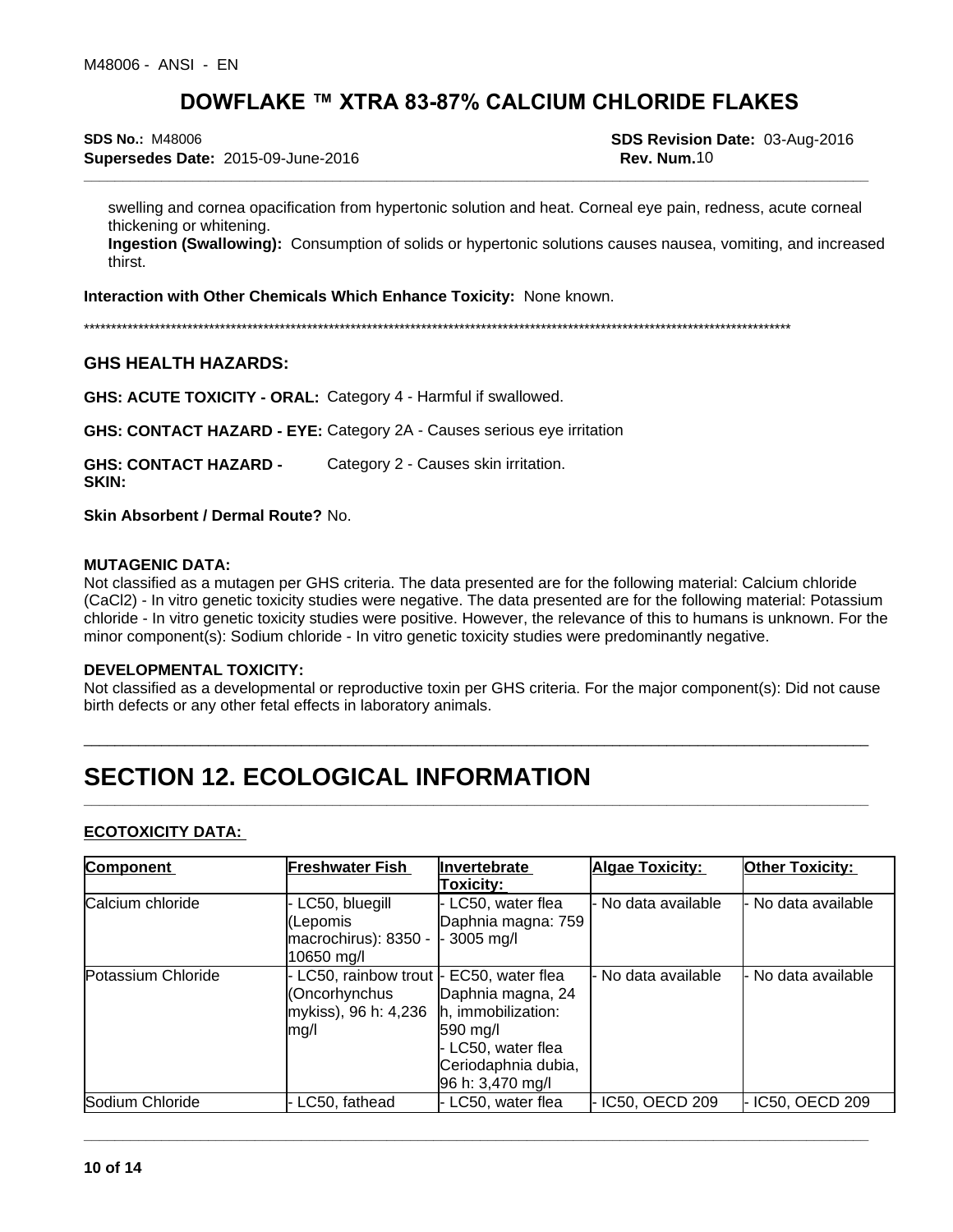**Supersedes Date:** 2015-09-June-2016 **Rev. Num.10 Rev. Num.10** 

**\_\_\_\_\_\_\_\_\_\_\_\_\_\_\_\_\_\_\_\_\_\_\_\_\_\_\_\_\_\_\_\_\_\_\_\_\_\_\_\_\_\_\_\_\_\_\_\_\_\_\_\_\_\_\_\_\_\_\_\_\_\_\_\_\_\_\_\_\_\_\_\_\_\_\_\_\_\_\_\_\_\_\_\_\_\_\_\_\_\_\_\_\_\_\_\_\_\_\_\_\_ SDS No.:** M48006 **SDS Revision Date:** 03-Aug-2016

| minnow (Pimephales Daphnia magna:<br>Test; activated<br>lTest: activated<br>$l$ promelas $)$ : 10.610<br>$4,571 \text{ mg/l}$<br>sludge, respiration<br>sludge, respiration<br>$\text{linhibition:} > 1,000$<br>$\text{linhibition:} > 1,000$<br>Imq/l<br>$Im \alpha$<br>lma/l |
|--------------------------------------------------------------------------------------------------------------------------------------------------------------------------------------------------------------------------------------------------------------------------------|
|--------------------------------------------------------------------------------------------------------------------------------------------------------------------------------------------------------------------------------------------------------------------------------|

#### **Aquatic Toxicity:**

Material is practically non-toxic to aquatic organisms on an acute basis (LC50/EC50/EL50/LL50 >100 mg/L in the most sensitive species tested)

#### **Invertebrate Toxicity:**

Calcium Chloride: LC50, water flea Daphnia magna: 759 - 3,005 mg/l Potassium Chloride: EC50, water flea Daphnia magna, 24 h, immobilization: 590 mg/l LC50, water flea Ceriodaphnia dubia, 96 h: 3,470 mg/l Sodium Chloride: LC50, water flea Daphnia magna: 4,571 mg/l

#### **FATE AND TRANSPORT:**

**BIODEGRADATION:** This material is inorganic and not subject to biodegradation.

**PERSISTENCE:** Calcium chloride is believed not to persist in the environment because it is readily dissociated into calcium and chloride ions in water. Calcium chloride released into the environment is thus likely to be distributed into water in the form of calcium and chloride ions. Calcium ions may remain in soil by binding to soil particulate or by forming stable salts with other ions. Chloride ions are mobile and eventually drain into surface water. Both ions originally exist in nature, and their concentrations in surface water will depend on various factors, such as geological parameters, weathering, and human activities.

**BIOCONCENTRATION:** No bioconcentration is expected because of the relatively high water solubility. Potential for mobility in soil is very high (Koc between 0 and 50). Partitioning from water to n-octanol is not applicable.

**BIOACCUMULATIVE POTENTIAL:** Calcium chloride and its dissociated forms (calcium and chloride ions) are ubiquitous in the environment. Calcium and chloride ions can also be found as constituents in organisms. Considering its dissociation properties, calcium chloride is not expected to accumulate in living organisms.

**MOBILITY IN SOIL:** Calcium chloride is not expected to be absorbed in soil due to its dissociation properties and high water solubility. It is expected to dissociate into calcium and chloride free ions or it may form stable inorganic or organic salts with other counter ions, leading to different fates between calcium and chloride ions in soil and water components. Calcium ions may bind to soil particulate or may form stable inorganic salts with sulfate and carbonate ions. The chloride ion is mobile in soil and eventually drains into surface water because it is readily dissolved in water.

\_\_\_\_\_\_\_\_\_\_\_\_\_\_\_\_\_\_\_\_\_\_\_\_\_\_\_\_\_\_\_\_\_\_\_\_\_\_\_\_\_\_\_\_\_\_\_\_\_\_\_\_\_\_\_\_\_\_\_\_\_\_\_\_\_\_\_\_\_\_\_\_\_\_\_\_\_\_\_\_\_\_\_\_\_\_\_\_\_\_\_\_\_\_\_\_\_\_\_\_\_

\_\_\_\_\_\_\_\_\_\_\_\_\_\_\_\_\_\_\_\_\_\_\_\_\_\_\_\_\_\_\_\_\_\_\_\_\_\_\_\_\_\_\_\_\_\_\_\_\_\_\_\_\_\_\_\_\_\_\_\_\_\_\_\_\_\_\_\_\_\_\_\_\_\_\_\_\_\_\_\_\_\_\_\_\_\_\_\_\_\_\_\_\_\_\_\_\_\_\_\_\_

**\_\_\_\_\_\_\_\_\_\_\_\_\_\_\_\_\_\_\_\_\_\_\_\_\_\_\_\_\_\_\_\_\_\_\_\_\_\_\_\_\_\_\_\_\_\_\_\_\_\_\_\_\_\_\_\_\_\_\_\_\_\_\_\_\_\_\_\_\_\_\_\_\_\_\_\_\_\_\_\_\_\_\_\_\_\_\_\_\_\_\_\_\_\_\_\_\_\_\_\_\_**

## **SECTION 13. DISPOSAL CONSIDERATIONS**

#### **Waste from material:**

Reuse or reprocess, if possible. All disposal practices must be in compliance with all Federal, State/Provincial and local laws and regulations. Regulations may vary in different locations. Report spills if applicable. Waste characterizations and compliance with applicable laws are the responsibility solely of the waste generator. AS YOUR SUPPLIER, WE HAVE NO CONTROL OVER THE MANAGEMENT PRACTICES OR MANUFACTURING PROCESSES OF PARTIES HANDLING OR USING THIS MATERIAL. THE INFORMATION PRESENTED HERE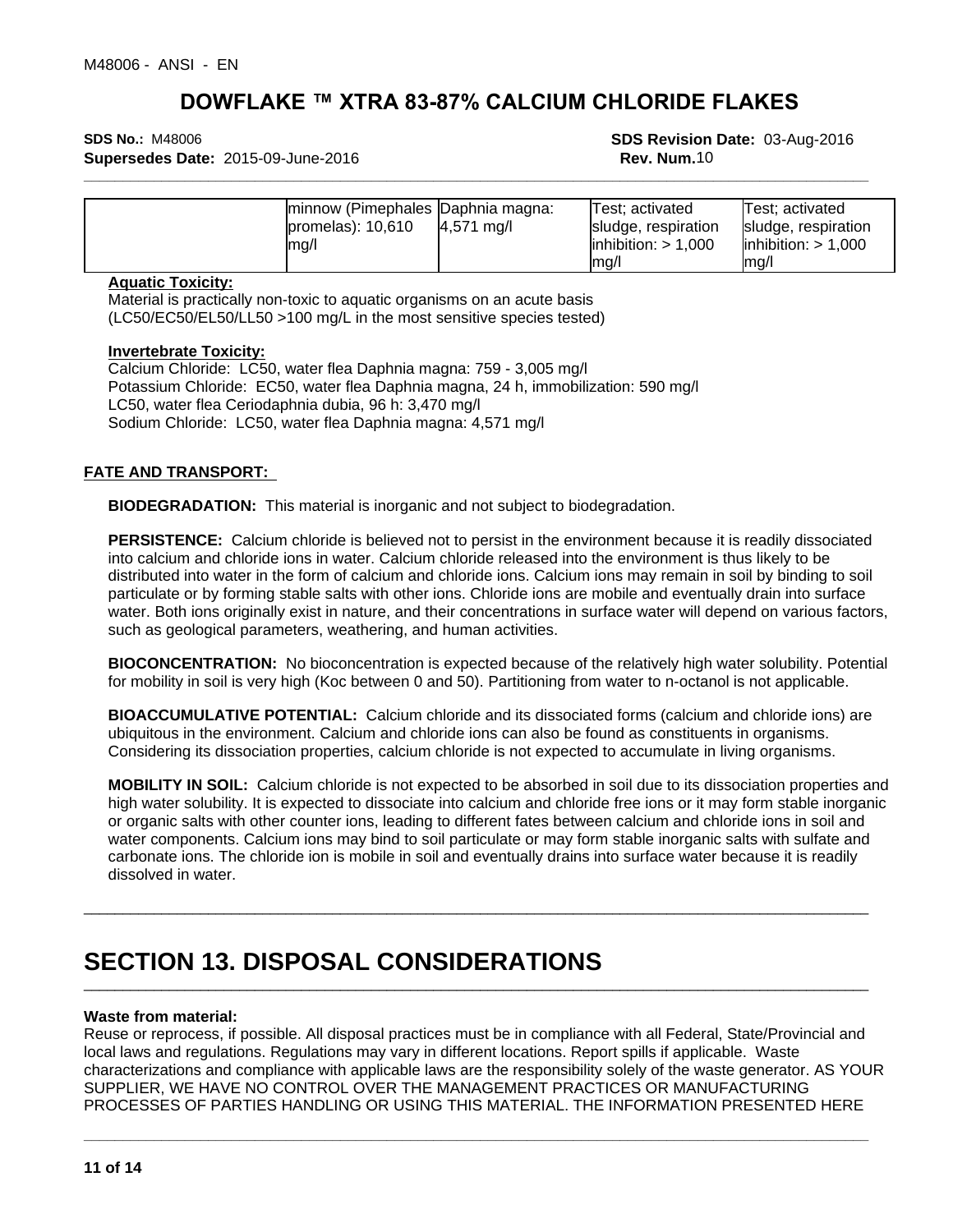**\_\_\_\_\_\_\_\_\_\_\_\_\_\_\_\_\_\_\_\_\_\_\_\_\_\_\_\_\_\_\_\_\_\_\_\_\_\_\_\_\_\_\_\_\_\_\_\_\_\_\_\_\_\_\_\_\_\_\_\_\_\_\_\_\_\_\_\_\_\_\_\_\_\_\_\_\_\_\_\_\_\_\_\_\_\_\_\_\_\_\_\_\_\_\_\_\_\_\_\_\_ SDS No.:** M48006 **SDS Revision Date:** 03-Aug-2016 **Supersedes Date:** 2015-09-June-2016 **Rev. Num.**10

PERTAINS ONLY TO THE PRODUCT AS SHIPPED IN ITS INTENDED CONDITION AS DESCRIBED IN SDS SECTION: Composition Information. FOR UNUSED & UNCONTAMINATED PRODUCT, the preferred options include sending to a licensed, permitted: Landfill and waste water treatment system.

#### **Container Management:**

Dispose of container in accordance with applicable local, regional, national, and/or international regulations. Container rinsate must be disposed of in compliance with applicable regulations.

\_\_\_\_\_\_\_\_\_\_\_\_\_\_\_\_\_\_\_\_\_\_\_\_\_\_\_\_\_\_\_\_\_\_\_\_\_\_\_\_\_\_\_\_\_\_\_\_\_\_\_\_\_\_\_\_\_\_\_\_\_\_\_\_\_\_\_\_\_\_\_\_\_\_\_\_\_\_\_\_\_\_\_\_\_\_\_\_\_\_\_\_\_\_\_\_\_\_\_\_\_

\_\_\_\_\_\_\_\_\_\_\_\_\_\_\_\_\_\_\_\_\_\_\_\_\_\_\_\_\_\_\_\_\_\_\_\_\_\_\_\_\_\_\_\_\_\_\_\_\_\_\_\_\_\_\_\_\_\_\_\_\_\_\_\_\_\_\_\_\_\_\_\_\_\_\_\_\_\_\_\_\_\_\_\_\_\_\_\_\_\_\_\_\_\_\_\_\_\_\_\_\_

\_\_\_\_\_\_\_\_\_\_\_\_\_\_\_\_\_\_\_\_\_\_\_\_\_\_\_\_\_\_\_\_\_\_\_\_\_\_\_\_\_\_\_\_\_\_\_\_\_\_\_\_\_\_\_\_\_\_\_\_\_\_\_\_\_\_\_\_\_\_\_\_\_\_\_\_\_\_\_\_\_\_\_\_\_\_\_\_\_\_\_\_\_\_\_\_\_\_\_\_\_

**\_\_\_\_\_\_\_\_\_\_\_\_\_\_\_\_\_\_\_\_\_\_\_\_\_\_\_\_\_\_\_\_\_\_\_\_\_\_\_\_\_\_\_\_\_\_\_\_\_\_\_\_\_\_\_\_\_\_\_\_\_\_\_\_\_\_\_\_\_\_\_\_\_\_\_\_\_\_\_\_\_\_\_\_\_\_\_\_\_\_\_\_\_\_\_\_\_\_\_\_\_**

## **SECTION 14. TRANSPORT INFORMATION**

#### **LAND TRANSPORT**

**U.S. DOT 49 CFR 172.101:** Status: Not Regulated. **CANADIAN TRANSPORTATION OF DANGEROUS GOODS: Status:** Not Regulated.

**MARITIME TRANSPORT (IMO / IMDG)** Not regulated **Status - IMO / IMDG:** Not Regulated

## **SECTION 15. REGULATORY INFORMATION**

#### **U.S. REGULATIONS**

#### **OSHA REGULATORY STATUS:**

This material is considered hazardous by the OSHA Hazard Communication Standard (29 CFR 1910.1200)

### **CERCLA SECTIONS 102a/103 HAZARDOUS SUBSTANCES (40 CFR 302.4):**

Not regulated.

#### **SARA EHS Chemical (40 CFR 355.30)**

Not regulated

#### **EPCRA SECTIONS 311/312 HAZARD CATEGORIES (40 CFR 370.10):**

Acute Health Hazard

#### **EPCRA SECTION 313 (40 CFR 372.65):**

To the best of our knowledge, this product does not contain chemicals at levels which require reporting under this statute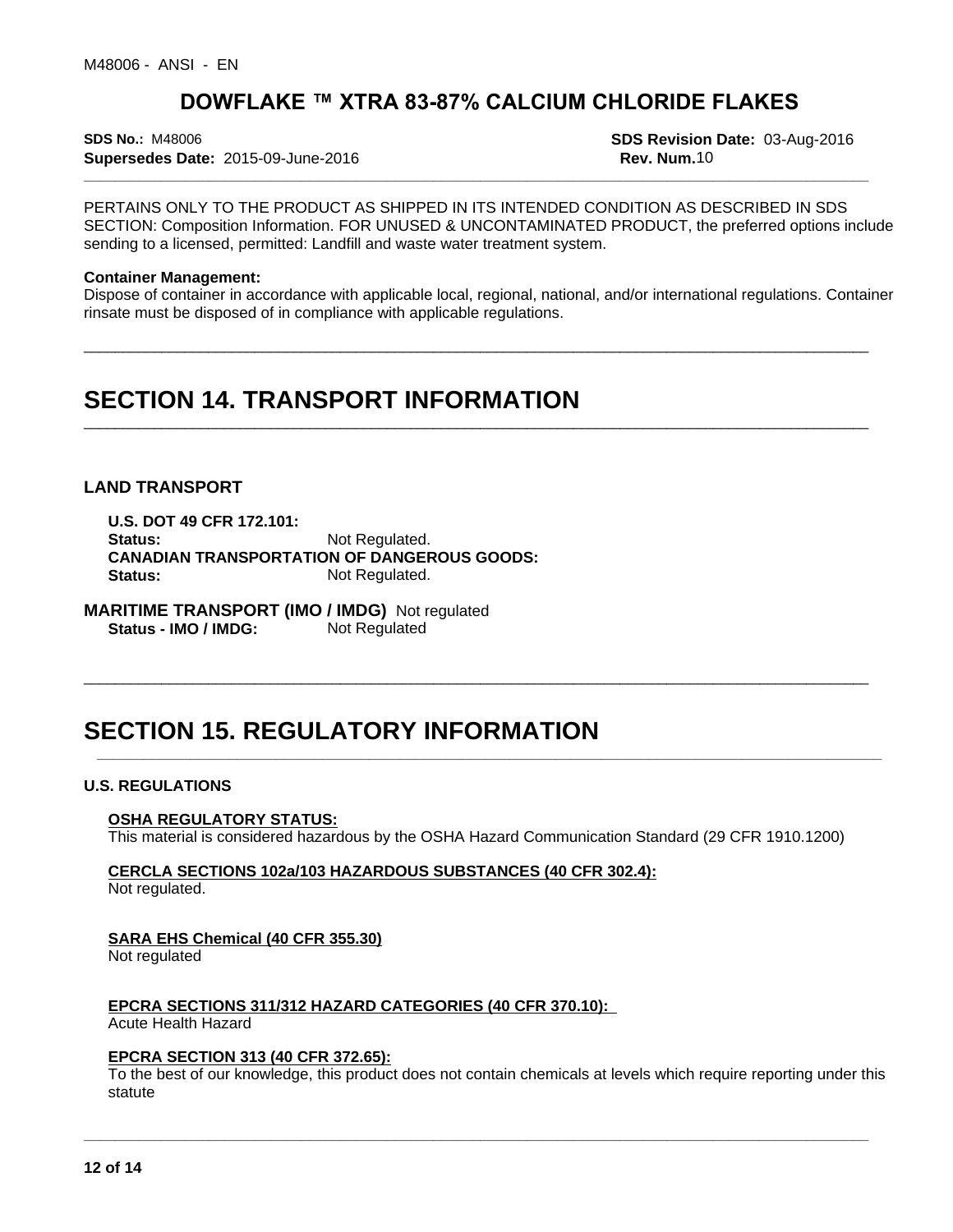**\_\_\_\_\_\_\_\_\_\_\_\_\_\_\_\_\_\_\_\_\_\_\_\_\_\_\_\_\_\_\_\_\_\_\_\_\_\_\_\_\_\_\_\_\_\_\_\_\_\_\_\_\_\_\_\_\_\_\_\_\_\_\_\_\_\_\_\_\_\_\_\_\_\_\_\_\_\_\_\_\_\_\_\_\_\_\_\_\_\_\_\_\_\_\_\_\_\_\_\_\_ SDS No.:** M48006 **SDS Revision Date:** 03-Aug-2016 **Supersedes Date:** 2015-09-June-2016 **Rev. Num.**10

#### **OSHA PROCESS SAFETY (PSM) (29 CFR 1910.119):**

Not regulated

#### **NATIONAL INVENTORY STATUS**

**U.S. INVENTORY STATUS: Toxic Substance Control Act (TSCA):** All components are listed or exempt.

**TSCA 12(b):** This product is not subject to export notification.

**Canadian Chemical Inventory:** All components of this product are listed on either the DSL or the NDSL.

| Component                       | <b>DSL</b> | <b>NDSL</b> |
|---------------------------------|------------|-------------|
| Calcium chloride<br>10043-52-4  | Listed     | Not Listed  |
| Potassium Chloride<br>7447-40-7 | Listed     | Not Listed  |
| Sodium Chloride<br>7647-14-5    | Listed     | Not Listed  |

#### **STATE REGULATIONS**

#### **California Proposition 65:**

This product is not listed, but it may contain impurities/trace elements known to the State of California to cause cancer or reproductive toxicity as listed under Proposition 65 State Drinking Water and Toxic Enforcement Act. WARNING: This product (when used in aqueous formulations with a chemical oxidizer such as ozone) may react to form calcium bromate, a chemical known to the State of California to cause cancer.

| <b>Component</b>                       | <b>California</b><br><b>Proposition 65</b><br><b>Cancer</b><br><b>WARNING:</b> | <b>California</b><br><b>Proposition 65</b><br><b>ICRT List - Male</b><br>reproductive<br>ltoxin: | <b>California</b><br><b>Proposition 65</b><br><b>ICRT List - Female Hazardous</b><br>reproductive<br>ltoxin: | <b>Massachusetts</b><br><b>Right to Know</b><br><b>Substance List</b> | New Jersey Right New Jersey<br><b>Ito Know</b><br><b>Hazardous</b><br><b>Substance List</b> | <b>Special Health</b><br><b>Hazards</b><br>Substance List |
|----------------------------------------|--------------------------------------------------------------------------------|--------------------------------------------------------------------------------------------------|--------------------------------------------------------------------------------------------------------------|-----------------------------------------------------------------------|---------------------------------------------------------------------------------------------|-----------------------------------------------------------|
| Calcium chloride<br>10043-52-4         | Not Listed                                                                     | Not Listed                                                                                       | Not Listed                                                                                                   | Not Listed                                                            | Not Listed                                                                                  | Not Listed                                                |
| <b>Potassium Chloride</b><br>7447-40-7 | Not Listed                                                                     | Not Listed                                                                                       | Not Listed                                                                                                   | Not Listed                                                            | Not Listed                                                                                  | Not Listed                                                |
| <b>Sodium Chloride</b><br>7647-14-5    | Not Listed                                                                     | Not Listed                                                                                       | Not Listed                                                                                                   | Not Listed                                                            | <b>Not Listed</b>                                                                           | Not Listed                                                |

| <b>Component</b>                       | New Jersey -<br><b>Environmental</b><br><b>Hazardous</b><br><b>Substance List</b> | <b>Pennsylvania Right</b><br>to Know Hazardous<br><b>Substance List</b> | <b>Pennsylvania Right</b><br>to Know Special<br><b>Hazardous</b><br><b>Substances</b> | Pennsylvania Right<br><b>Ito Know</b><br><b>Environmental</b><br><b>Hazard List</b> | <b>Rhode Island Right</b><br>to Know Hazardous<br><b>Substance List</b> |
|----------------------------------------|-----------------------------------------------------------------------------------|-------------------------------------------------------------------------|---------------------------------------------------------------------------------------|-------------------------------------------------------------------------------------|-------------------------------------------------------------------------|
| Calcium chloride<br>10043-52-4         | Not Listed                                                                        | Not Listed                                                              | Not Listed                                                                            | Not Listed                                                                          | Not Listed                                                              |
| <b>Potassium Chloride</b><br>7447-40-7 | Not Listed                                                                        | Not Listed                                                              | Not Listed                                                                            | Not Listed                                                                          | Not Listed                                                              |
| <b>Sodium Chloride</b><br>7647-14-5    | Not Listed                                                                        | Not Listed                                                              | Not Listed                                                                            | Not Listed                                                                          | Not Listed                                                              |

#### **CANADIAN REGULATIONS**

• This product has been classified in accordance with the hazard criteria of the Controlled Products Regulations and<br>
13 of 14